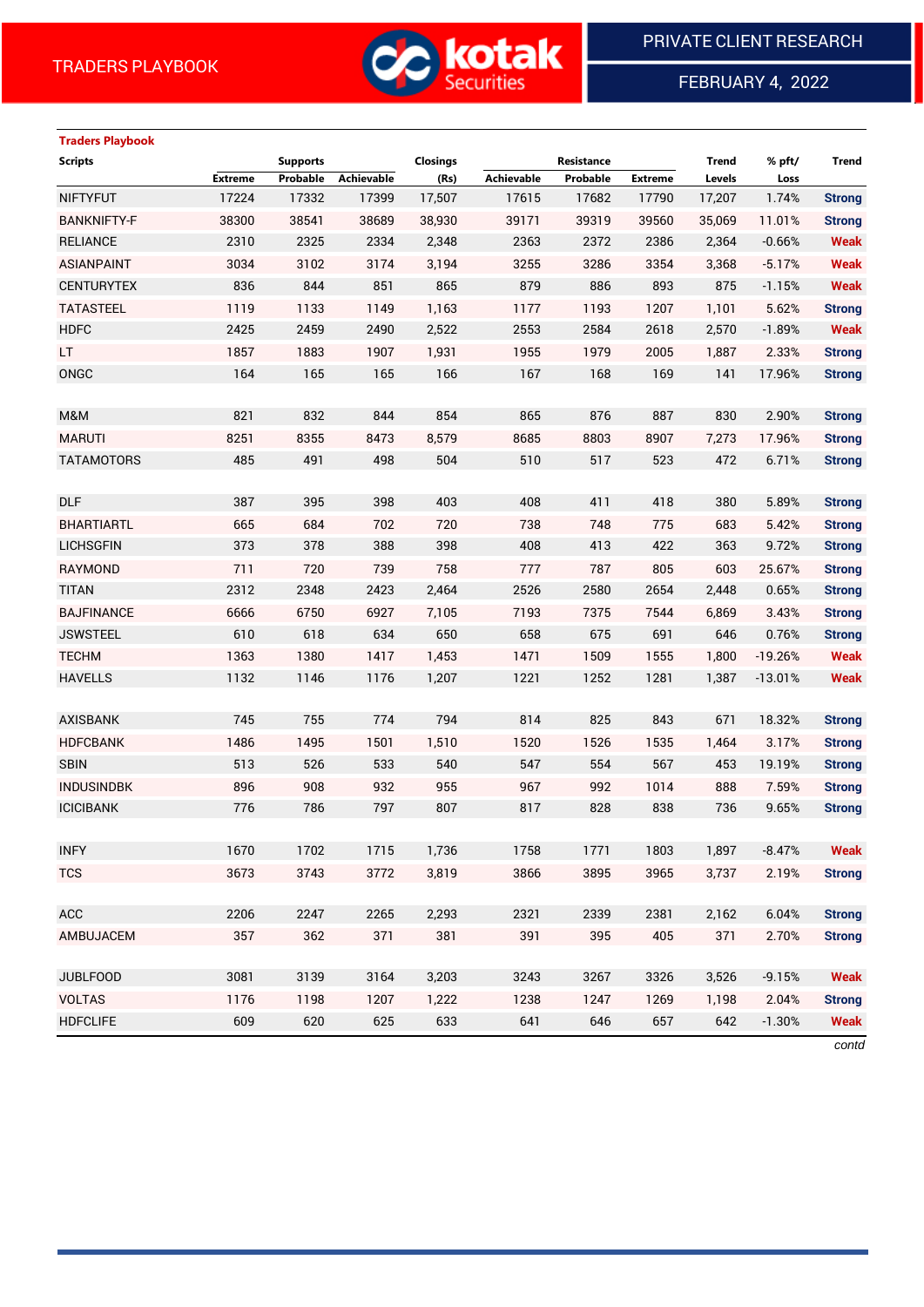## **Closing Pricess**

Closing price is that price at which a scrip closes on the previous day. Traders can start their intraday trade on this level. The stock or index should sustain above or below the closing price else you should exit the trade. Ideally, half a percent should be the stop loss above or below the closing price to enter the trade.

## **Trend**

Trend is the level at which the tendency of Indices and Stocks can be identified. For best results, you can use the 'Trend Remarks' to trade. A 'Weak' trend means that traders can trade with a negative bias. If the trend is 'Strong', you can trade long with a positive bias. Base price should be the closing price.

## **Achievable (Supp/Resis)**

It is the price which can be achieved if the Index/Stock trades above or below the closing price. During normal course of trading, first levels are important as one can take profits around first resistance and supports levels.

# **Probable (Supp/Resis)**

It's a second resistance/support and can be achieved if stocks/indices are in trending mode. Events can lead stocks and indices to reach these levels.

#### **Extreme levels**

Sometimes, the stocks fall or rise to their average lowest or highest levels FOR THE DAY and that may act as an excellent contra buying or selling opportunity with a stop loss given in the table. This means buying around extreme support and selling around extreme resistance strictly with a given stop loss. For e.g. If the extreme support for Nifty is given at 5605, and in case the market comes down to similar levels, then you can initiate long positions with the given 'stop loss for long' in the column, say at 5585. If it breaks 5585 then the trader must exit the position. This is valid on both the sides.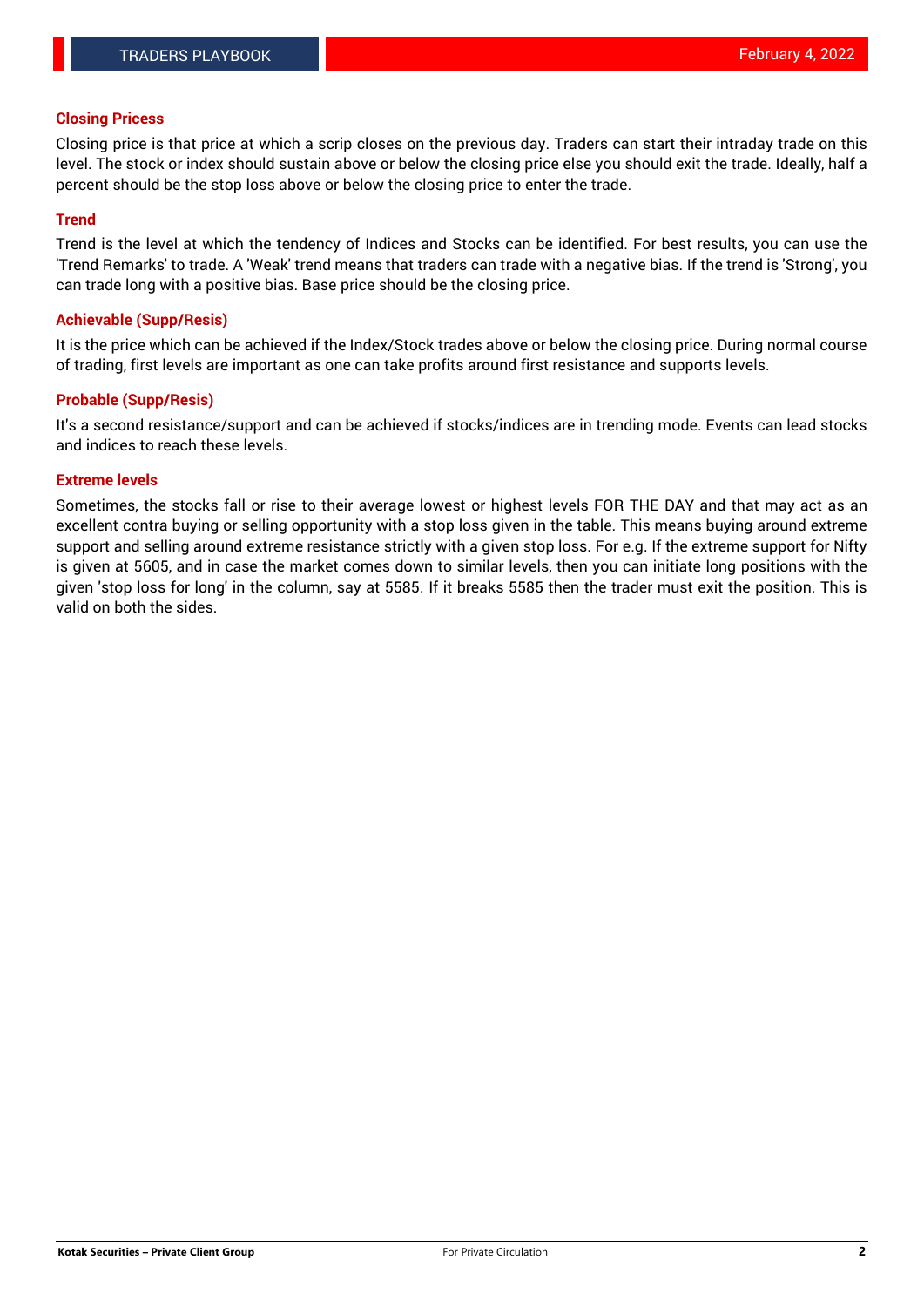# **RATING SCALE (PRIVATE CLIENT GROUP)**

| <b>BUY</b>             | $-$ | A condition that indicates a good time to buy a stock. The exact circumstances of the signal will be determined by the indicator that an<br>analyst is using.    |
|------------------------|-----|------------------------------------------------------------------------------------------------------------------------------------------------------------------|
| <b>SELL</b>            |     | - A condition that indicates a good time to sell a stock. The exact circumstances of the signal will be determined by the indicator that an<br>analyst is using. |
| <b>Stop Loss Order</b> | $-$ | An instruction to the broker to buy or sell stock when it trades beyond a specified price. They serve to either protect your profits or<br>limit your losses.    |

#### **FUNDAMENTAL RESEARCH TEAM (PRIVATE CLIENT GROUP)**

Head of Research Auto & Auto Ancillary Transportation, Paints, FMCG Banking & Finance shrikant.chouhan@kotak.com arun.agarwal@kotak.com agarwal.amit@kotak.com Hemali.Dhame@kotak.com +91 22 6218 5408 +91 22 6218 6443 +91 22 6218 6439 +91 22 6218 6433

**Jatin Damania Purvi Shah Rini Mehta K. Kathirvelu** Metals & Mining, Midcap **Pharmaceuticals** Research Associate Support Executive jatin.damania@kotak.com [purvi.shah@kotak.com](mailto:purvi.shah@kotak.com) rini.mehta@kotak.com [k.kathirvelu@kotak.com](mailto:k.kathirvelu@kotak.com)  $+91$  22 6218 6440  $+91$  22 6218 6432

**Sumit Pokharna Pankaj Kumar** Oil and Gas, Information Tech Midcap sumit.pokharna@kotak.com pankajr.kumar@kotak.com +91 22 6218 6438 +91 22 6218 6434

**Shrikant Chouhan Arun Agarwal Amit Agarwal, CFA Hemali Dhame**

**TECHNICAL RESEARCH TEAM (PRIVATE CLIENT GROUP)**

**Shrikant Chouhan Amol Athawale Sayed Haider**<br>shrikant.chouhan@kotak.com amol.athawale@kotak.com Research Ass [shrikant.chouhan@kotak.com](mailto:shrikant.chouhan@kotak.com) [amol.athawale@kotak.com](mailto:amol.athawale@kotak.com) Research Associate +91 22 6218 5408 +91 20 6620 3350 [sayed.haider@kotak.com](mailto:sayed.haider@kotak.com)

+91 22 62185498

# **DERIVATIVES RESEARCH TEAM (PRIVATE CLIENT GROUP)**

 $+91$  22 6218 5497

**Sahaj Agrawal Prashanth Lalu Prasenjit Biswas, CMT, CFTe** [sahaj.agrawal@kotak.com](mailto:sahaj.agrawal@kotak.com) [prashanth.lalu@kotak.com](mailto:prashanth.lalu@kotak.com) [prasenjit.biswas@kotak.com](mailto:prasenjit.biswas@kotak.com)